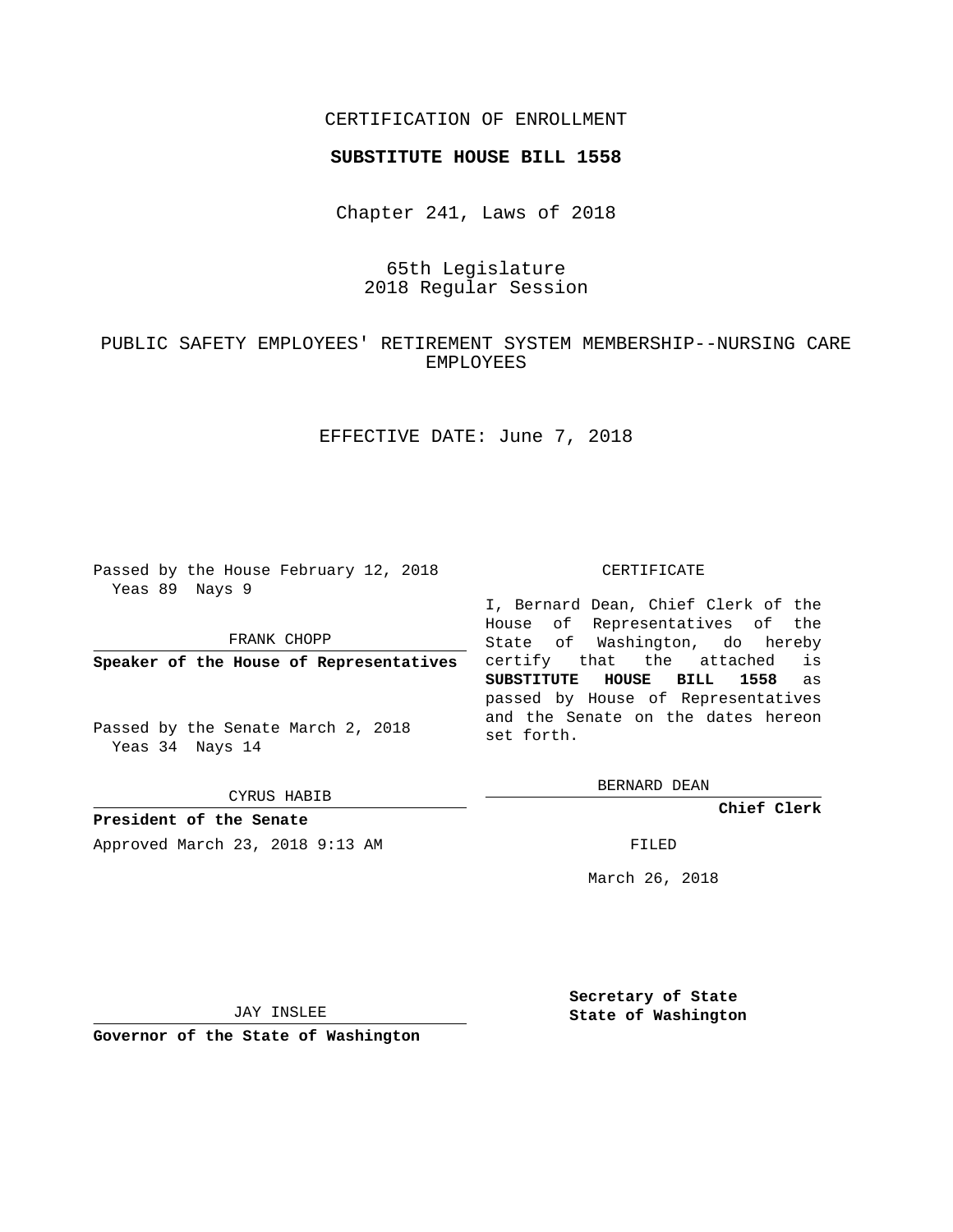## **SUBSTITUTE HOUSE BILL 1558**

Passed Legislature - 2018 Regular Session

**State of Washington 65th Legislature 2018 Regular Session**

**By** House Appropriations (originally sponsored by Representatives Kilduff, MacEwen, Sawyer, Hayes, Harris, Griffey, Ormsby, Riccelli, Bergquist, Dolan, Doglio, Lovick, Ryu, Goodman, Peterson, Fitzgibbon, Muri, Stanford, and Fey)

READ FIRST TIME 02/06/18.

 AN ACT Relating to membership in the Washington public safety employees' retirement system for employees who provide nursing care to, or ensure the custody and safety of, offender, probationary, and patient populations in institutions and centers; amending RCW 41.37.010; and adding a new section to chapter 41.37 RCW.

6 BE IT ENACTED BY THE LEGISLATURE OF THE STATE OF WASHINGTON:

7 **Sec. 1.** RCW 41.37.010 and 2012 c 236 s 5 are each amended to 8 read as follows:

9 The definitions in this section apply throughout this chapter, 10 unless the context clearly requires otherwise.

 (1) "Accumulated contributions" means the sum of all contributions standing to the credit of a member in the member's individual account, including any amount paid under RCW 41.50.165(2), 14 together with the regular interest thereon.

15 (2) "Actuarial equivalent" means a benefit of equal value when 16 computed upon the basis of such mortality and other tables as may be 17 adopted by the director.

18 (3) "Adjustment ratio" means the value of index A divided by 19 index B.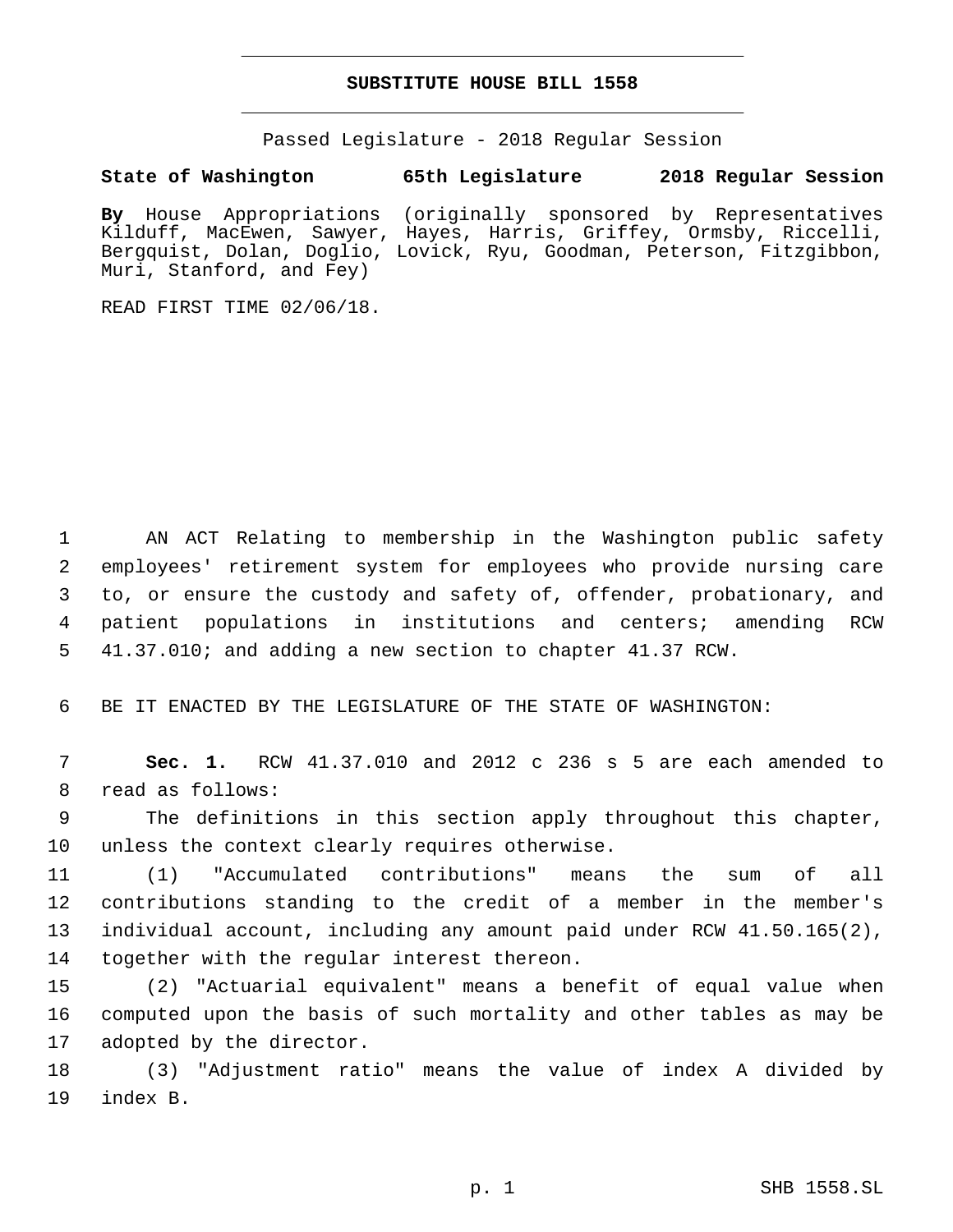(4) "Annuity" means payments for life derived from accumulated contributions of a member. All annuities shall be paid in monthly installments.3

 (5)(a) "Average final compensation" means the member's average compensation earnable of the highest consecutive sixty months of service credit months prior to such member's retirement, termination, or death. Periods constituting authorized leaves of absence may not be used in the calculation of average final compensation except under 9 RCW 41.37.290.

 (b) In calculating average final compensation under (a) of this subsection, the department of retirement systems shall include:

 (i) Any compensation forgone by a member employed by a state agency or institution during the 2009-2011 fiscal biennium as a result of reduced work hours, mandatory or voluntary leave without pay, temporary reduction in pay implemented prior to December 11, 2010, or temporary layoffs if the reduced compensation is an integral part of the employer's expenditure reduction efforts, as certified by 18 the employer; and

 (ii) Any compensation forgone by a member employed by the state or a local government employer during the 2011-2013 fiscal biennium as a result of reduced work hours, mandatory leave without pay, temporary layoffs, or reductions to current pay if the reduced compensation is an integral part of the employer's expenditure reduction efforts, as certified by the employer. Reductions to current pay shall not include elimination of previously agreed upon 26 future salary increases.

 (6) "Beneficiary" means any person in receipt of a retirement allowance or other benefit provided by this chapter resulting from service rendered to an employer by another person.

 (7)(a) "Compensation earnable" for members, means salaries or wages earned by a member during a payroll period for personal services, including overtime payments, and shall include wages and salaries deferred under provisions established pursuant to sections 403(b), 414(h), and 457 of the United States internal revenue code, but shall exclude nonmoney maintenance compensation and lump sum or other payments for deferred annual sick leave, unused accumulated vacation, unused accumulated annual leave, or any form of severance 38 pay.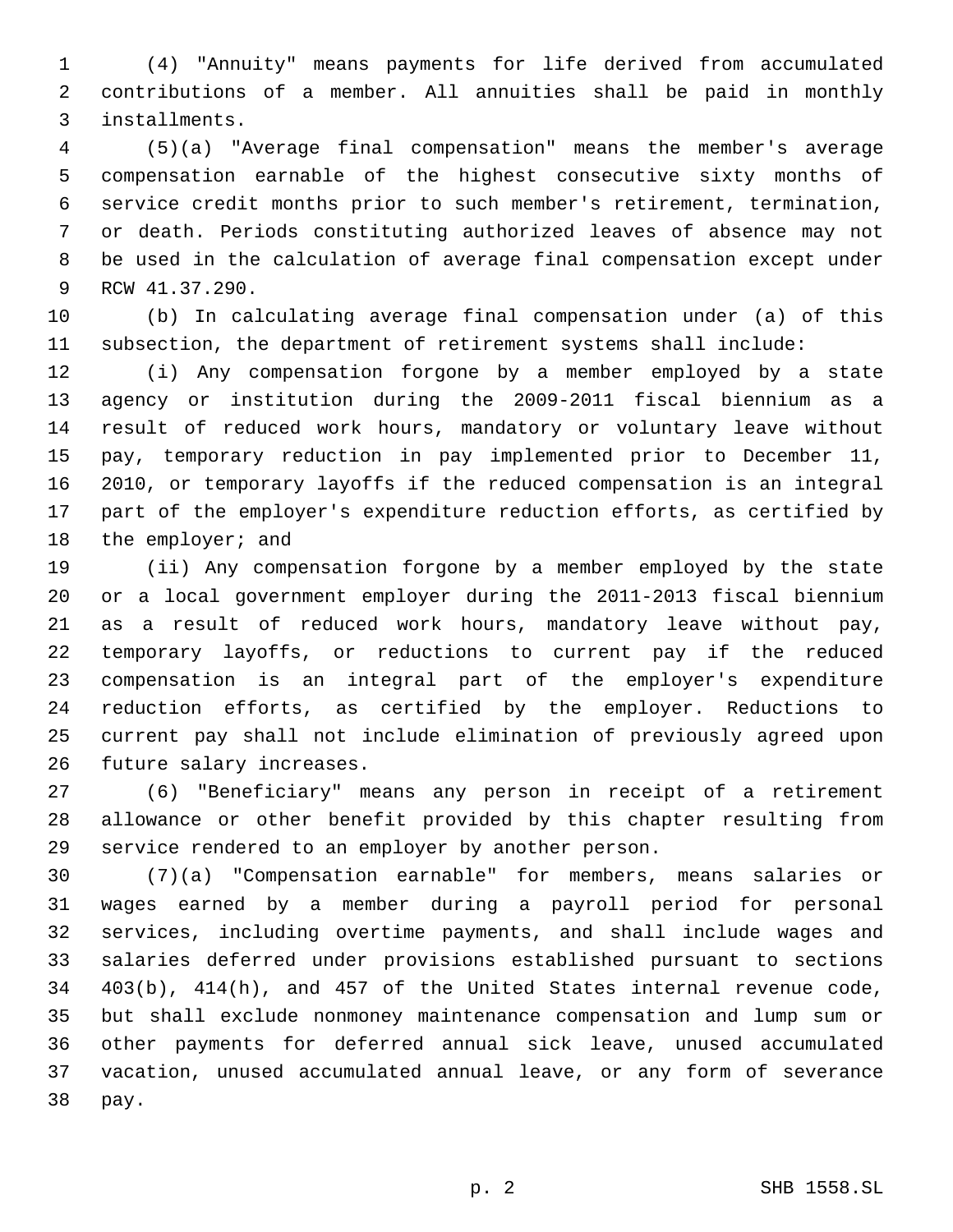(b) "Compensation earnable" for members also includes the following actual or imputed payments, which are not paid for personal 3 services:

 (i) Retroactive payments to an individual by an employer on reinstatement of the employee in a position, or payments by an employer to an individual in lieu of reinstatement, which are awarded or granted as the equivalent of the salary or wage which the individual would have earned during a payroll period shall be considered compensation earnable to the extent provided in this subsection, and the individual shall receive the equivalent service 11 credit;

 (ii) In any year in which a member serves in the legislature, the member shall have the option of having such member's compensation 14 earnable be the greater of:

 (A) The compensation earnable the member would have received had 16 such member not served in the legislature; or

 (B) Such member's actual compensation earnable received for nonlegislative public employment and legislative service combined. Any additional contributions to the retirement system required because compensation earnable under (b)(ii)(A) of this subsection is greater than compensation earnable under (b)(ii)(B) of this subsection shall be paid by the member for both member and employer 23 contributions;

 (iii) Assault pay only as authorized by RCW 27.04.100, 72.01.045, 25 and 72.09.240;

 (iv) Compensation that a member would have received but for a disability occurring in the line of duty only as authorized by RCW 41.37.060;28

 (v) Compensation that a member receives due to participation in the leave sharing program only as authorized by RCW 41.04.650 through 31 41.04.670; and

 (vi) Compensation that a member receives for being in standby status. For the purposes of this section, a member is in standby status when not being paid for time actually worked and the employer requires the member to be prepared to report immediately for work, if 36 the need arises, although the need may not arise.

 (8) "Department" means the department of retirement systems 38 created in chapter 41.50 RCW.

(9) "Director" means the director of the department.

p. 3 SHB 1558.SL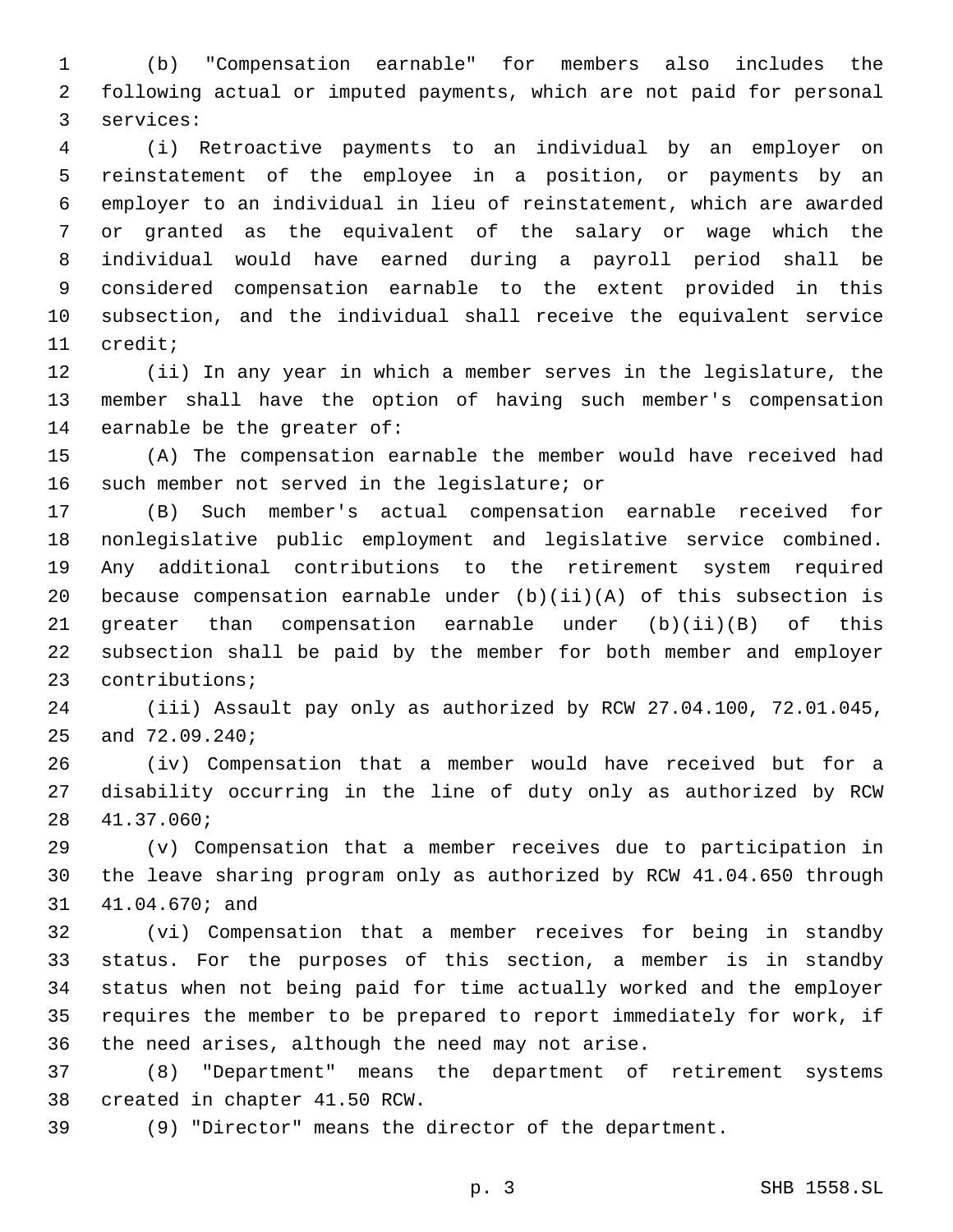(10) "Eligible position" means any permanent, full-time position 2 included in subsection (19) of this section.

 (11) "Employee" or "employed" means a person who is providing services for compensation to an employer, unless the person is free from the employer's direction and control over the performance of work. The department shall adopt rules and interpret this subsection 7 consistent with common law.

 (12) "Employer" means the Washington state department of corrections, the Washington state parks and recreation commission, the Washington state gambling commission, the Washington state 11 patrol, the Washington state department of natural resources, ((and)) 12 the Washington state liquor ((control)) and cannabis board, the 13 Washington state department of veterans affairs, and the Washington 14 state department of social and health services; any county corrections department; any city corrections department not covered under chapter 41.28 RCW; and any public corrections entity created under RCW 39.34.030 by counties, cities not covered under chapter 41.28 RCW, or both. Except as otherwise specifically provided in this chapter, "employer" does not include a government contractor. For purposes of this subsection, a "government contractor" is any entity, including a partnership, limited liability company, for-profit or nonprofit corporation, or person, that provides services pursuant to a contract with an employer. The determination whether an employer- employee relationship has been established is not based on the relationship between a government contractor and an employer, but is based solely on the relationship between a government contractor's 27 employee and an employer under this chapter.

 (13) "Final compensation" means the annual rate of compensation earnable by a member at the time of termination of employment.

 (14) "Index" means, for any calendar year, that year's annual average consumer price index, Seattle, Washington area, for urban wage earners and clerical workers, all items, compiled by the bureau of labor statistics, United States department of labor.

 (15) "Index A" means the index for the year prior to the 35 determination of a postretirement adjustment.

(16) "Index B" means the index for the year prior to index A.

 (17) "Ineligible position" means any position which does not conform with the requirements set forth in subsection (10) of this 39 section.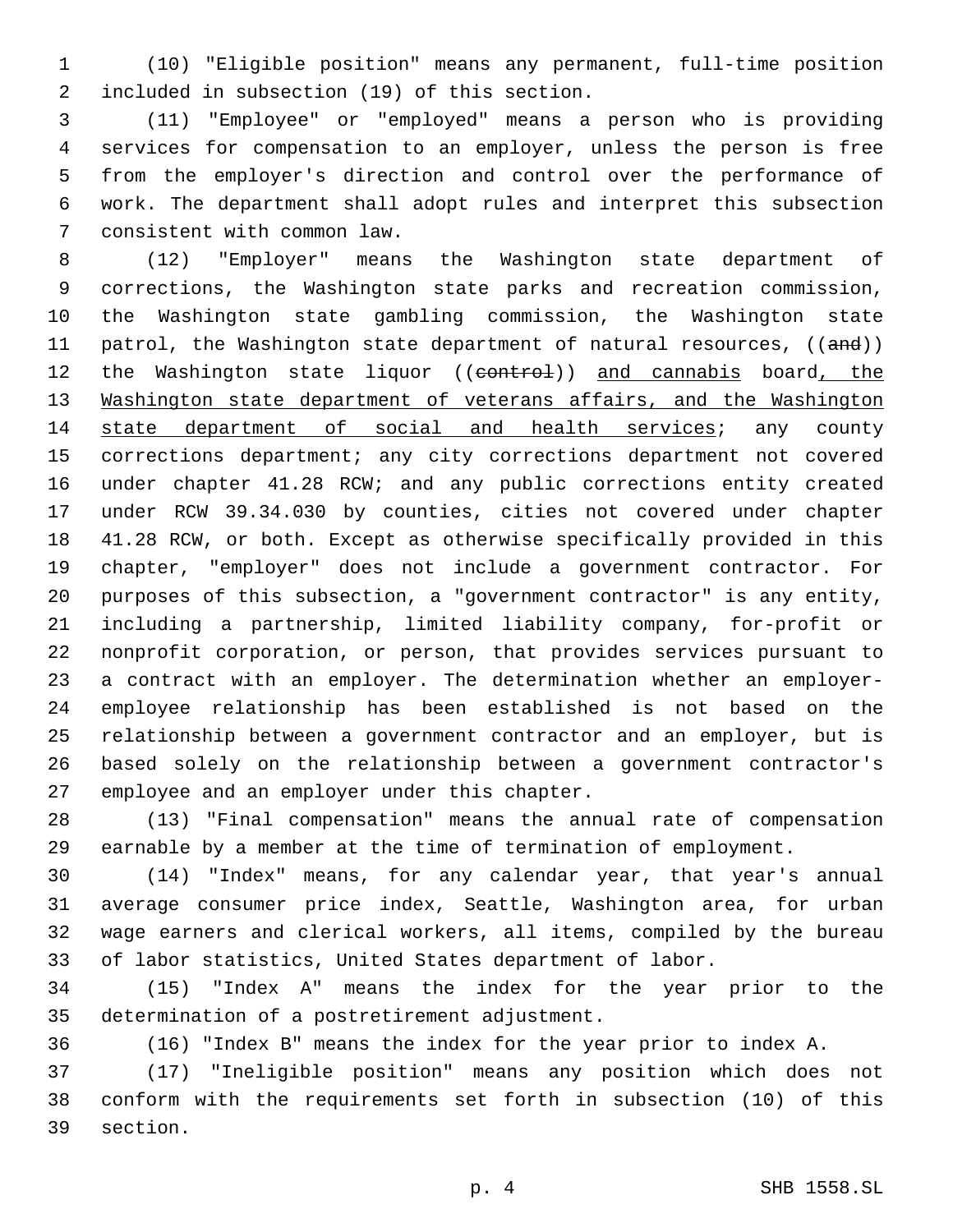(18) "Leave of absence" means the period of time a member is authorized by the employer to be absent from service without being 3 separated from membership.

 (19) "Member" means any employee employed by an employer on a 5 full-time basis:

 (a) Who is in a position that requires completion of a certified criminal justice training course and is authorized by their employer to arrest, conduct criminal investigations, enforce the criminal laws of the state of Washington, and carry a firearm as part of the job;

 (b) Whose primary responsibility is to ensure the custody and security of incarcerated or probationary individuals as a corrections 12 officer, probation officer, or jailer;

 (c) Who is a limited authority Washington peace officer, as 14 defined in RCW 10.93.020, for an employer;  $((\theta \cdot \hat{r}))$ 

 (d) Whose primary responsibility is to provide nursing care to, 16 or to ensure the custody and safety of, offender, adult probationary, 17 or patient populations; and who is in a position that requires completion of defensive tactics training or deescalation training; 19 and who is employed by one of the following state institutions or centers operated by the department of social and health services:

 (i) Juvenile rehabilitation administration institutions, not 22 including community facilities;

23 (ii) Mental health hospitals;

24 (iii) Child study and treatment centers; or

 (iv) Institutions or residential sites that serve developmentally disabled patients or offenders, except for state operated living alternatives facilities;

 (e) Whose primary responsibility is to provide nursing care to offender and patient populations in institutions and centers operated by the following employers: A city or county corrections department as set forth in subsection (12) of this section, a public corrections 32 entity as set forth in subsection (12) of this section, the Washington state department of corrections, or the Washington state department of veterans affairs; or

 (f) Whose primary responsibility is to supervise members eligible 36 under this subsection.

(20) "Membership service" means all service rendered as a member.

 (21) "Pension" means payments for life derived from contributions made by the employer. All pensions shall be paid in monthly installments.40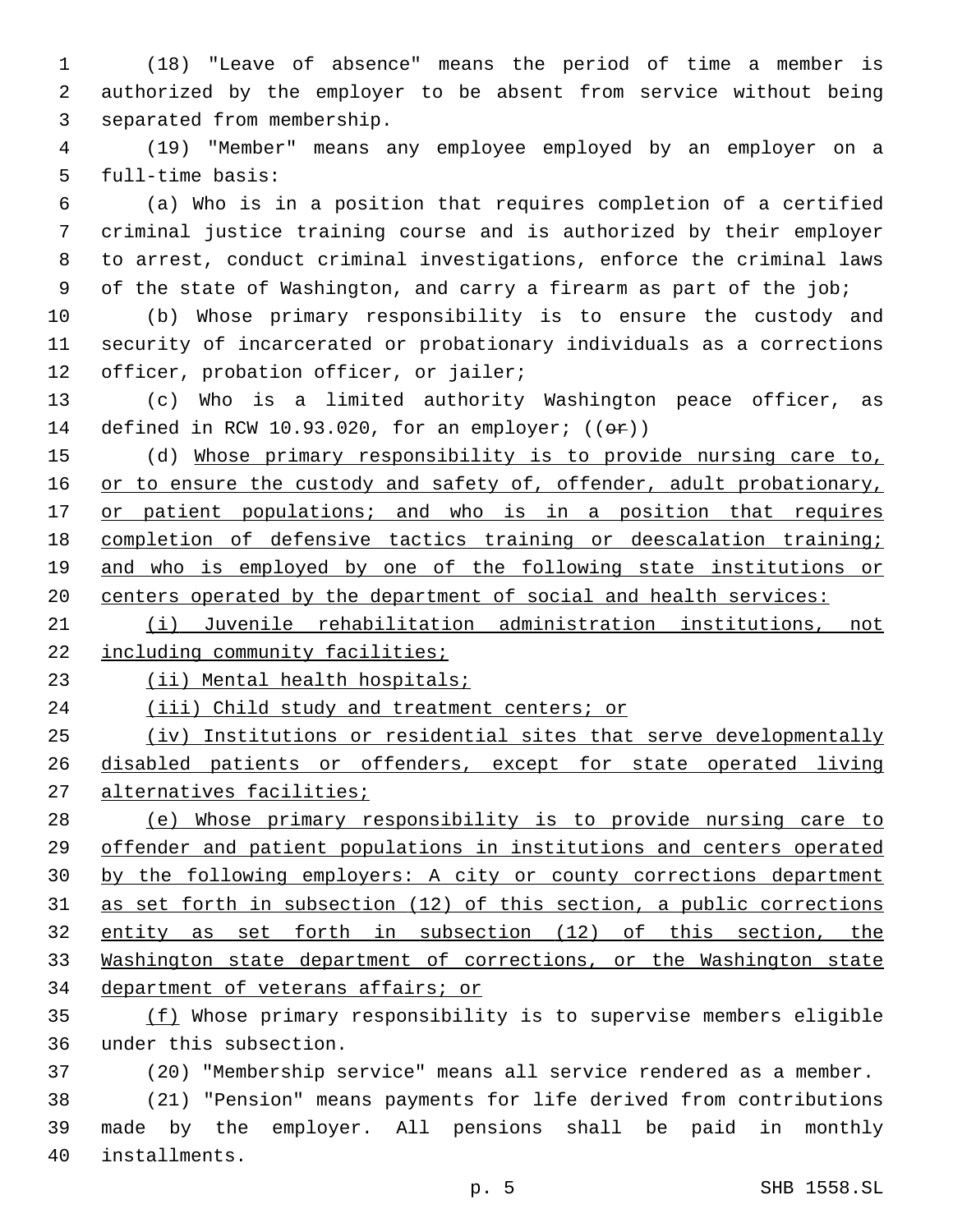(22) "Plan" means the Washington public safety employees' 2 retirement system plan 2.

 (23) "Regular interest" means such rate as the director may 4 determine.

 (24) "Retiree" means any person who has begun accruing a retirement allowance or other benefit provided by this chapter resulting from service rendered to an employer while a member.

 (25) "Retirement" means withdrawal from active service with a 9 retirement allowance as provided by this chapter.

 (26) "Retirement allowance" means monthly payments to a retiree 11 or beneficiary as provided in this chapter.

 (27) "Retirement system" means the Washington public safety employees' retirement system provided for in this chapter.

 (28) "Separation from service" occurs when a person has 15 terminated all employment with an employer.

 (29) "Service" means periods of employment by a member on or after July 1, 2006, for one or more employers for which compensation earnable is paid. Compensation earnable earned for ninety or more hours in any calendar month shall constitute one service credit month. Compensation earnable earned for at least seventy hours but less than ninety hours in any calendar month shall constitute one- half service credit month of service. Compensation earnable earned for less than seventy hours in any calendar month shall constitute one-quarter service credit month of service. Time spent in standby status, whether compensated or not, is not service.

 Any fraction of a year of service shall be taken into account in the computation of such retirement allowance or benefits.

 (a) Service in any state elective position shall be deemed to be 29 full-time service.

 (b) A member shall receive a total of not more than twelve service credit months of service for such calendar year. If an individual is employed in an eligible position by one or more employers the individual shall receive no more than one service credit month during any calendar month in which multiple service for 35 ninety or more hours is rendered.

 (30) "Service credit month" means a month or an accumulation of 37 months of service credit which is equal to one.

 (31) "Service credit year" means an accumulation of months of service credit which is equal to one when divided by twelve.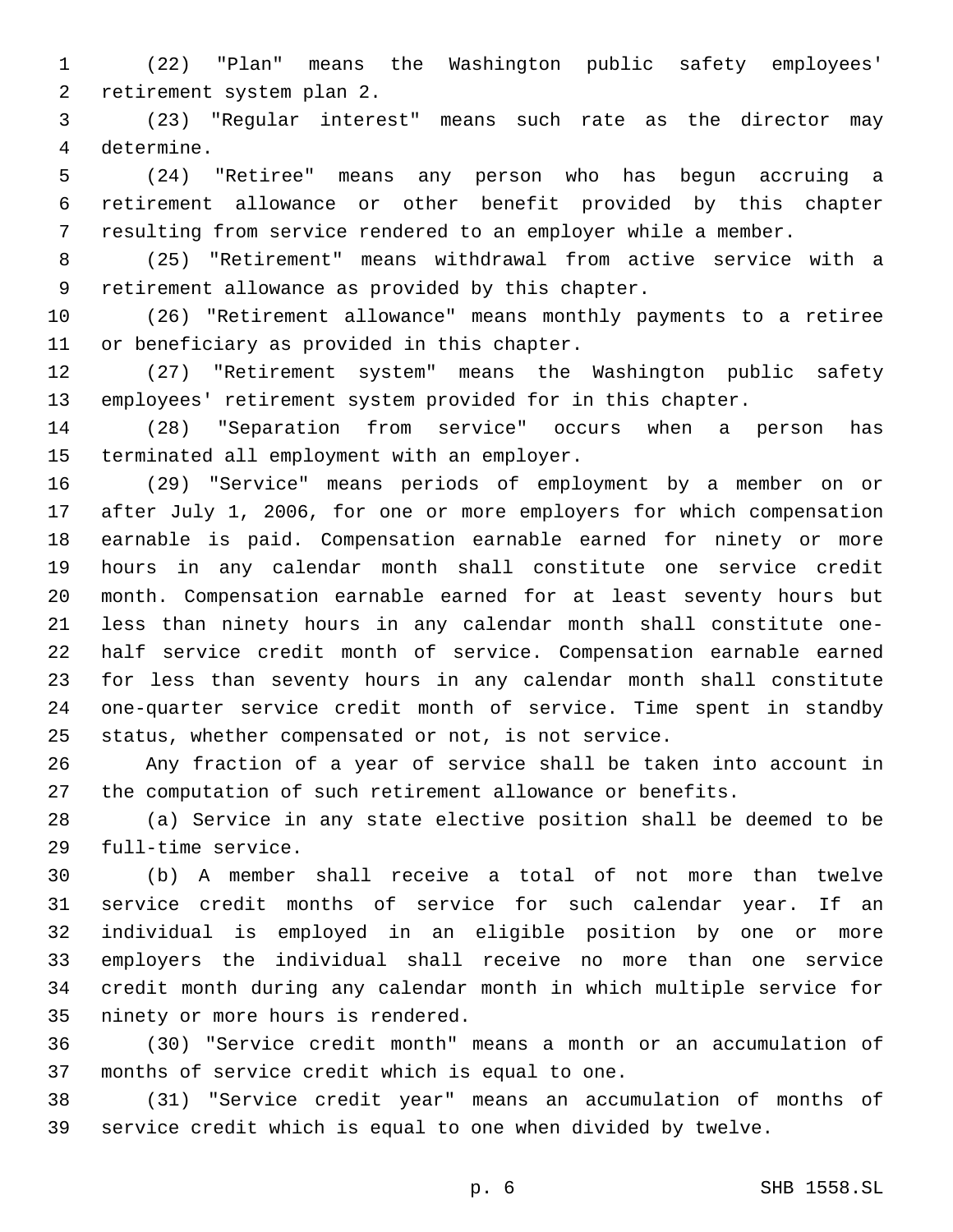(32) "State actuary" or "actuary" means the person appointed 2 pursuant to RCW 44.44.010(2).

 (33) "State elective position" means any position held by any person elected or appointed to statewide office or elected or 5 appointed as a member of the legislature.

 (34) "State treasurer" means the treasurer of the state of 7 Washington.

 NEW SECTION. **Sec. 2.** A new section is added to chapter 41.37 9 RCW to read as follows:

 (1) An employee of an employer as defined in RCW 41.37.010(12) who was a member of the public employees' retirement system plan 2 or plan 3 before January 1, 2019, and on January 1, 2019, meets the eligibility requirements asset forth in RCW 41.37.010(19) has the following options during the election period defined in subsection (2) of this section:15

(a) Remain in the public employees' retirement system; or

 (b) Become a member of the public safety employees' retirement system plan 2 and be a dual member as provided in chapter 41.54 RCW, and public employees' retirement system service credit may not be transferred to the public safety employees' retirement system.

 (2) The "election period" is the period between January 1, 2019, 22 and March 1, 2019.

 (3) During the election period, employees who are employed by an employer as defined in RCW 41.37.010(12) remain members of the public employees' retirement system plan 2 or plan 3 until they elect to join the public safety employees' retirement system. Members who elect to join the public safety employees' retirement system as described in this section will have their membership begin 29 prospectively from the date of their election.

 (4) If after March 1, 2019, the member has not made an election to join the public safety employees' retirement system, he or she will remain in the public employees' retirement system plan 2 or plan 3.

 (5) An employee who was a member of the public employees' retirement system plan 1 on or before January 1, 2019, and on or after January 1, 2019, is employed by an employer as defined in RCW 41.37.010(12) as an employee who meets the eligibility requirements included in RCW 41.37.010(19), shall remain a member of the public 39 employees' retirement system plan 1.